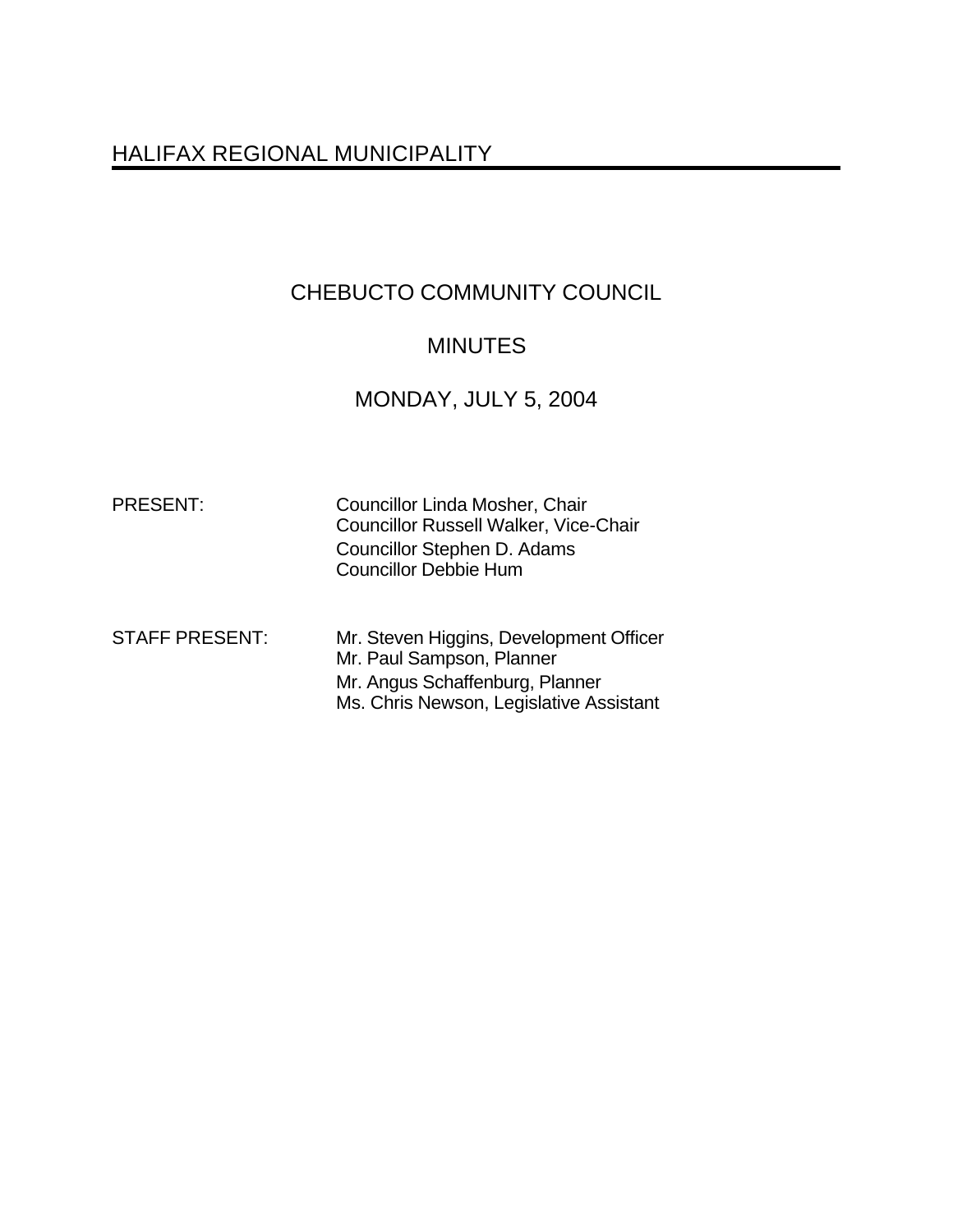## **TABLE OF CONTENTS**

| 1.  |                                                             |                                                                                                                                                                                                                                                                                                                                                                                   |  |  |  |
|-----|-------------------------------------------------------------|-----------------------------------------------------------------------------------------------------------------------------------------------------------------------------------------------------------------------------------------------------------------------------------------------------------------------------------------------------------------------------------|--|--|--|
| 2.  |                                                             |                                                                                                                                                                                                                                                                                                                                                                                   |  |  |  |
|     | 2.1                                                         | Minutes of regular meeting June 7, 2004 and special meeting of June 15, 2004                                                                                                                                                                                                                                                                                                      |  |  |  |
| 3.  | APPROVAL OF THE ORDER OF BUSINESS AND APPROVAL OF ADDITIONS |                                                                                                                                                                                                                                                                                                                                                                                   |  |  |  |
| 4.  |                                                             |                                                                                                                                                                                                                                                                                                                                                                                   |  |  |  |
|     | 4.1                                                         |                                                                                                                                                                                                                                                                                                                                                                                   |  |  |  |
|     |                                                             | 4.1.1<br>Tree Replacements - Time Line/Priorities  4<br>4.1.2<br>4.1.3<br>4.1.4<br>Request for Crosswalk at Proposed Parking Lot on Parkland Drive 5<br>4.1.5<br>Naming of Playground on Down's Avenue - Edward Drillio Park 5<br>4.1.6<br>Unsightly HRM Property - Hillcrest Avenue/Melrose Avenue  5<br>4.1.7<br>Marked Crosswalk for Braemount Drive, Clayton Park  5<br>4.1.8 |  |  |  |
| 5.  |                                                             |                                                                                                                                                                                                                                                                                                                                                                                   |  |  |  |
| 6.  |                                                             |                                                                                                                                                                                                                                                                                                                                                                                   |  |  |  |
| 7.  |                                                             |                                                                                                                                                                                                                                                                                                                                                                                   |  |  |  |
|     | 7.1<br>7.2                                                  | Case 00598: Amendment to Stage I Development Agreement - Parkland                                                                                                                                                                                                                                                                                                                 |  |  |  |
| 8.  |                                                             |                                                                                                                                                                                                                                                                                                                                                                                   |  |  |  |
|     | 8.1                                                         |                                                                                                                                                                                                                                                                                                                                                                                   |  |  |  |
| 9.  |                                                             |                                                                                                                                                                                                                                                                                                                                                                                   |  |  |  |
| 10. |                                                             |                                                                                                                                                                                                                                                                                                                                                                                   |  |  |  |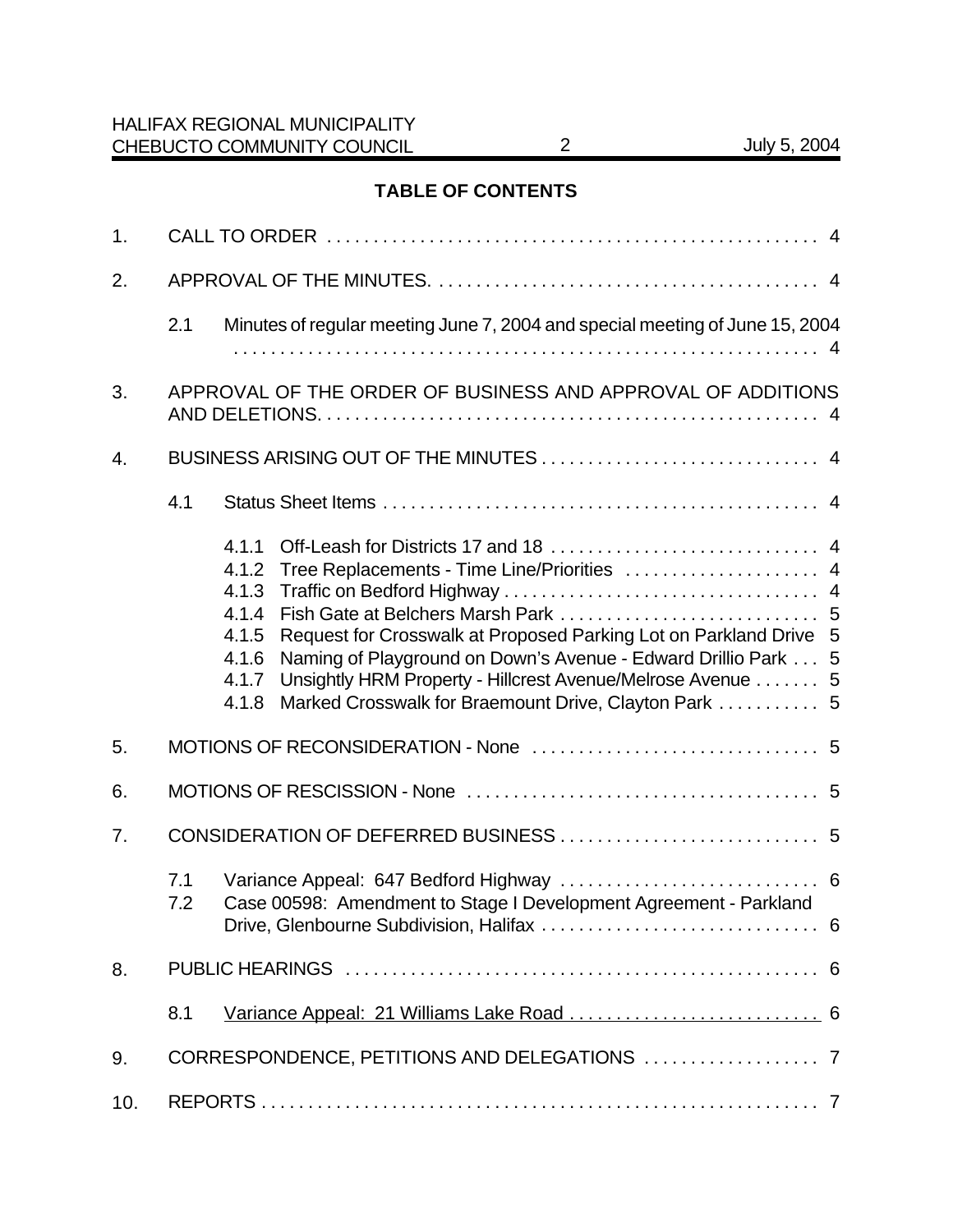|     | 10.1   | REPORTS FROM DISTRICT 16 - PLANNING ADVISORY COMMITTEE . 7 |  |  |
|-----|--------|------------------------------------------------------------|--|--|
|     | 10.1.1 | Case 00626: Amendments to Development Agreement - Bedford  |  |  |
| 11. |        |                                                            |  |  |
| 12. |        |                                                            |  |  |
| 13. |        |                                                            |  |  |
| 14. |        |                                                            |  |  |
| 15. |        |                                                            |  |  |
|     |        |                                                            |  |  |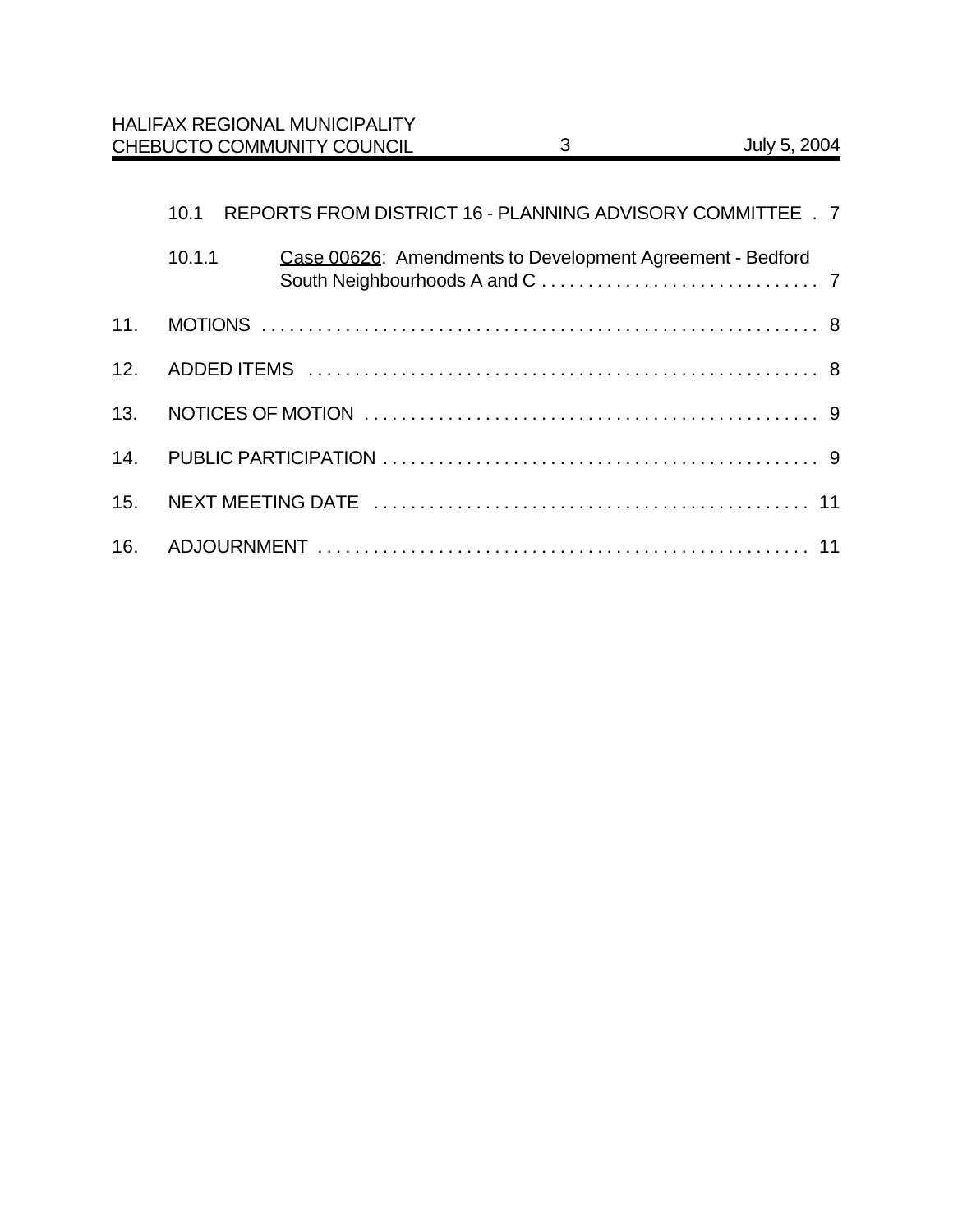### **1. CALL TO ORDER**

The Chair called the meeting to order at 7:00 pm at the Keshen Goodman Library, 330 Lacewood Drive, Halifax.

#### **2. APPROVAL OF MINUTES**

2.1 Regular Meeting June 7, 2004 and Special Meeting of June 15, 2004.

**MOVED BY Councillor Adams, seconded by Councillor Walker that the minutes of regular meeting of June 7, 2004 and special meeting of June 15, 2004 be approved as circulated. MOTION PUT AND PASSED UNANIMOUSLY.**

#### **3. APPROVAL OF THE ORDER OF BUSINESS AND APPROVAL OF ADDITIONS AND DELETIONS**

- **Additions:** 12.1 Case 00633 Application for Rezoning Lot 3 Crown Drive, Halifax
	- 12.2 Truck Route Fairmount Subdivision Councillor Walker
	- 12.3 Green Bin Pick-up, Herring Cove Councillor Adams

#### **MOVED BY Councillor Adams, seconded by Councillor Hum that the agenda be approved as amended. MOTION PUT AND PASSED UNANIMOUSLY**.

#### **4. BUSINESS ARISING OUT OF THE MINUTES**

- 4.1 Status Sheet Items
	- 4.1.1 Off-Leash for Districts 17 and 18

Councillor Adams advised this issue will be dealt with at Regional Council at a future date. **Item to remain on the Status Sheet.**

#### 4.1.2 Tree Replacements - Time Line/Priorities

• An e-mail dated June 9, 2004 from Mr. Peter Bigelow was before Community Council.

Councillor Hum advised information was received. **To be removed from Status Sheet.**

#### 4.1.3 Traffic on Bedford Highway

• An Information Report dated June 24, 2004 was before Community Council.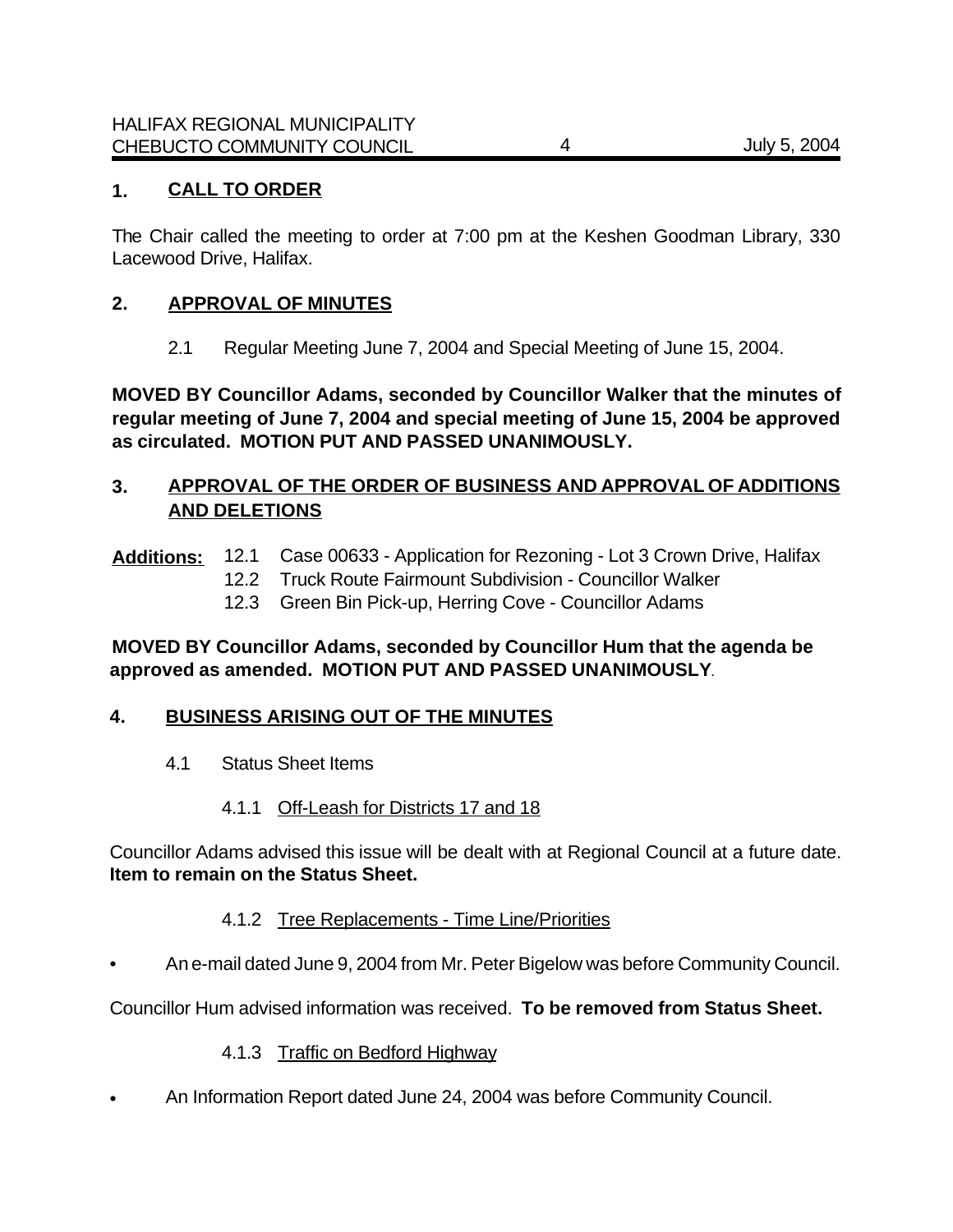### 4.1.4 Fish Gate at Belchers Marsh Park

Councillor Hum advised an Information Report is expected. She added members of the public will speak to this issue during Public Participation. *(See page 9)* Councillor Mosher added the item has become an urgent issue and requested it be dealt with immediately by HRM staff. **Item to remain on the Status Sheet.**

- 4.1.5 Request for a Marked Crosswalk at Proposed Parking Lot on Parkland Drive.
- An e-mail from Mr. Alan Taylor, dated June 30, 2004 was before Community Council.

Councillor Hum advised information has been received. **Item to be removed from the Status Sheet.** 

4.1.6 Naming of Playground on Downs Avenue - Edward Drillio Park.

Councillor Walker advised additional information has been received and is to be forwarded to staff. A staff report is requested. **Item to remain on the Status Sheet.** 

#### 4.1.7 Unsightly HRM Property - Hillcrest Avenue/Melrose Avenue

Councillor Walker advised this issue is being addressed and work should be completed within two weeks. **Item to be removed from the Status Sheet.**

#### 4.1.8 Marked Crosswalk for Braemount Drive, Clayton Park

• An Information Report dated June 22, 2004 was before Community Council.

Councillor Hum advised the information requested has been received. **Item to be removed from the Status Sheet.**

#### **5. MOTIONS OF RECONSIDERATION - None**

- **6. MOTIONS OF RESCISSION None**
- **7. CONSIDERATION OF DEFERRED BUSINESS**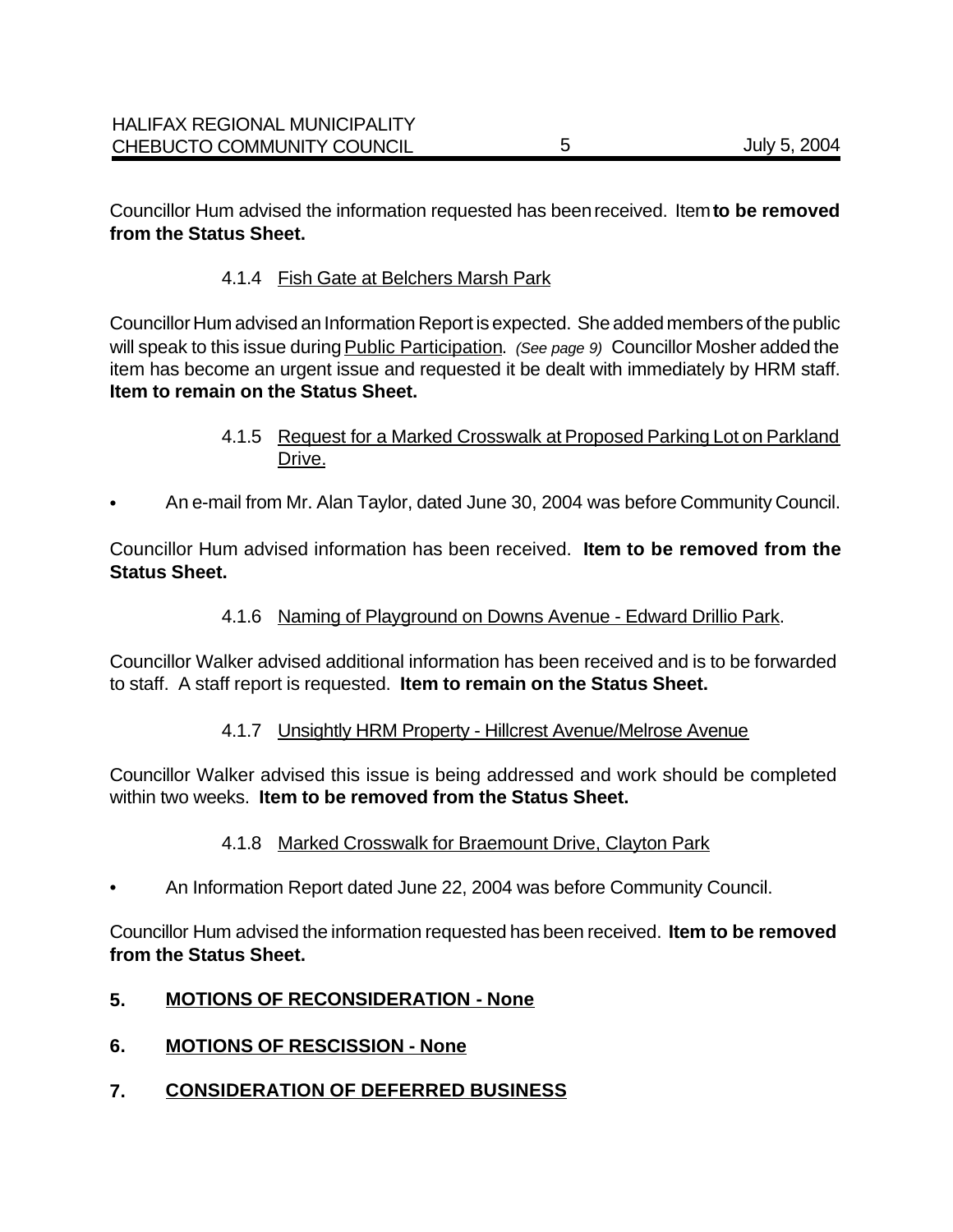#### 7.1 Variance Appeal - 647 Bedford Highway

• A staff report dated April 26, 2004 was before Community Council.

Mr. Steven Higgins, Development Officer, advised he has met with both appellants. All concerns were raised during the public hearing with no new information coming forward.

**MOVED BY Councillor Hum, seconded by Councillor Adams that Chebucto Community Council uphold the Development Officer's decision to approve the variance at 647 Bedford Highway as presented in the staff report dated April 26, 2004. MOTION PUT AND PASSED UNANIMOUSLY.**

- 7.2 Case 00598: Amendment to Stage I Development Agreement Parkland Drive, Glenbourne Subdivision, Halifax.
- A staff report dated May 25, 2004 was before Community Council.

Mr. Paul Sampson, Planner, provided a brief update. He explained a revised proposal was recently put forward by the applicant to have an unlit crosswalk at this location which would involve a concrete medium in the middle of Parkland Drive similar to one further down the street. Staff reviewed the request and indicated a pedestrian crossing is not recommended for this location.

Councillor Hum advised she and Councillor Walker have met with HRM's Traffic Authority and representatives of HRM's Planning Services to address the safety concerns raised.

**MOVED BY Councillor Hum, seconded by Councillor Adams that Chebucto Community Council hold a public hearing on Monday, September 13, 2004 to discuss the proposed stand-alone parking lot on land between Parkland Drive and the Bicentennial Highway, Halifax.** Mr. Paul Sampson provided clarification advising a public hearing would be required if Community Council is considering approval of the application. **MOTION PUT AND PASSED UNANIMOUSLY.**

Councillor Walker explained during the staff meeting it was considered acceptable for the parking lot to be further down the hill on the same side as the proposed location. Mr. Sampson added the applicant was advised of this option as well as other options but did not bring them forward for consideration.

#### **8. PUBLIC HEARINGS**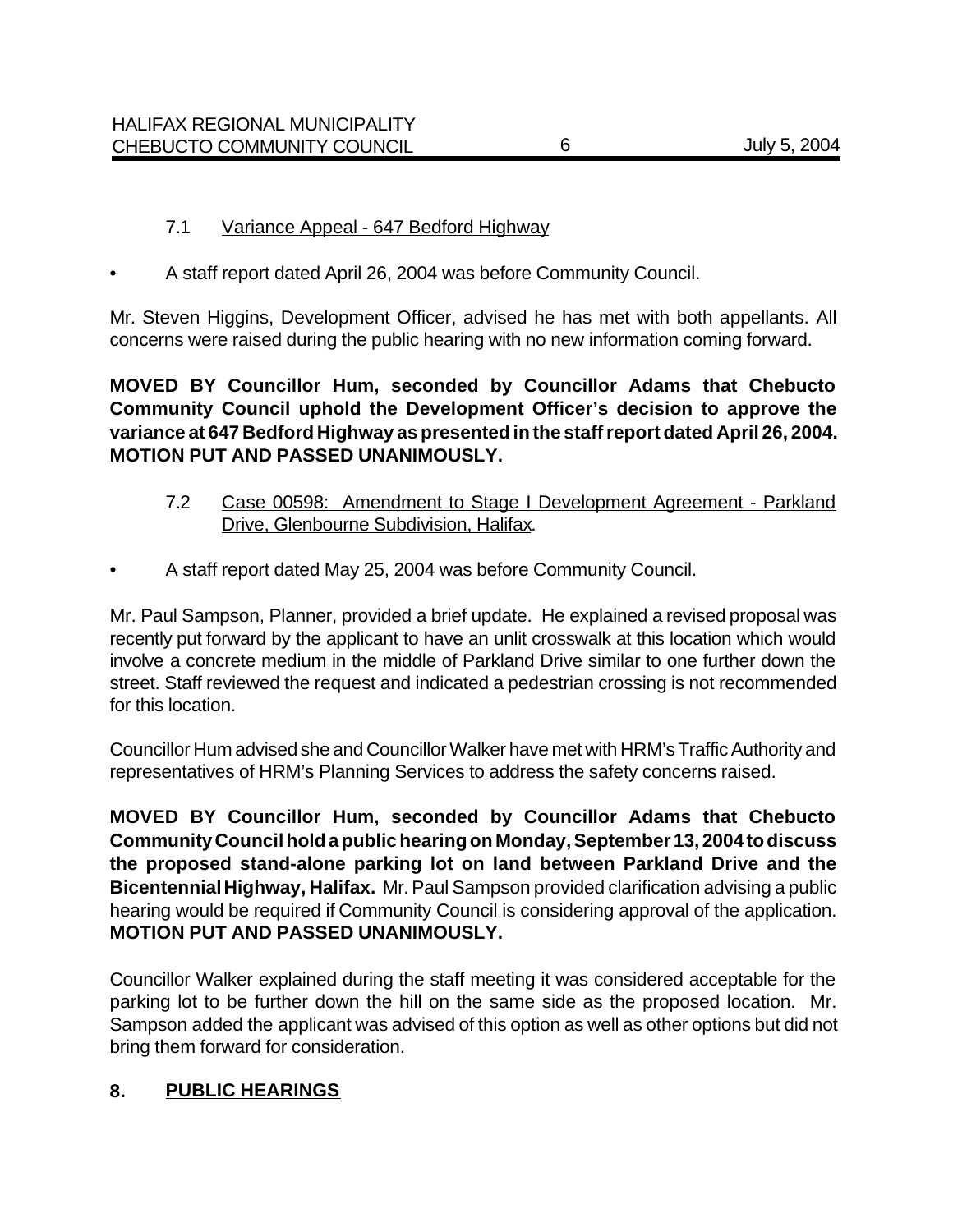#### 8.1 Variance Appeal: 21 Williams Lake Road

• A staff report dated June 11, 2004 was before Community Council.

Mr. Steven Higgins, Development Officer, presented the report.

Councillor Mosher reviewed the guidelines for public hearings on variance appeals then opened the public hearing calling for any speakers for or against the applications.

#### **PUBLIC SPEAKERS:**

#### **Mr. Mark Bilodeau, 21 Williams Lake Road,**

- Applied for a variance a few months ago and was rejected.
- Concern with carport rather than patio as without variance to sideyard setback (to one foot from four feet), there would not be room to put his van under cover.
- Have had no objections from either neighbours.

Mr. Steven Higgins, Development Officer, advised there have not been any similar variances approved over the last 30 years and added there may be non-conforming lots in the area.

Councillor Mosher gave third and final call for any speakers for or against this application. Hearing none it was **MOVED BY Councillor Adams, seconded by Councillor Walker that the public hearing be closed. MOTION PUT AND PASSED UNANIMOUSLY.** 

**MOVED BY Councillor Adams, seconded by Councillor Walker that Chebucto Community Council overturn the Development Officer's decision and approve the variance as requested. MOTION PUT AND PASSED UNANIMOUSLY.**

#### **9. CORRESPONDENCE, PETITIONS AND DELEGATIONS -** None

#### **10. REPORTS**

#### **10.1 REPORTS FROM DISTRICT 16 - PLANNING ADVISORY COMMITTEE**

#### 10.1.1 Case 00626: Amendment to Development Agreement - Bedford South Neighbourhoods A and C

• A staff report dated June 18, 2004 was before Community Council.

Mr. Angus Schaffenburg, Planner, presented the report.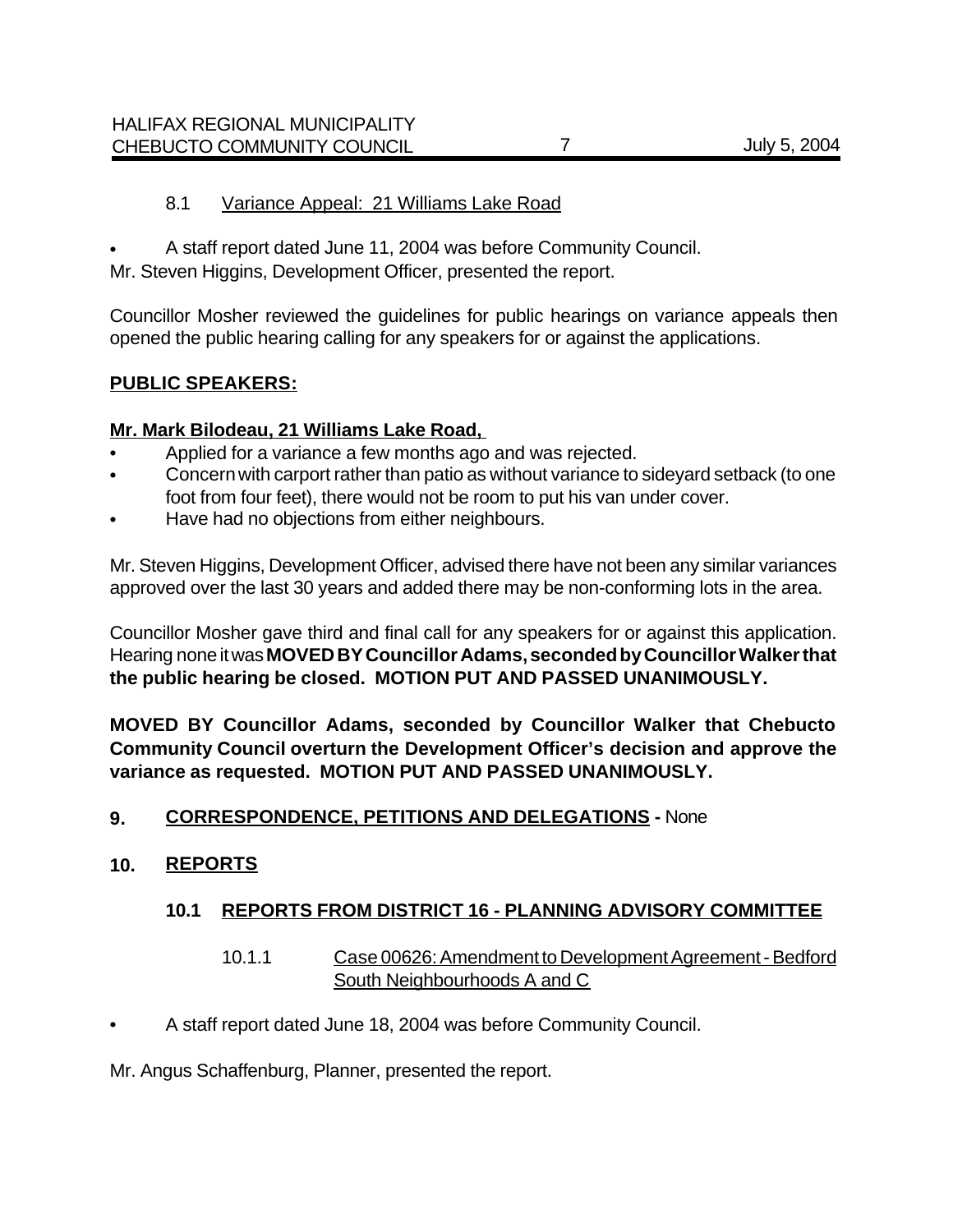**MOVED BY Councillor Hum, seconded by Councillor Walker that Chebucto Community Council give notice of motion to consider an application by Halifax Regional Municipality to amend the development agreement for Bedford South - Neighbourhoods A and C, and schedule a public hearing for September 13, 2004. MOTION PUT AND PASSED UNANIMOUSLY.**

**11. MOTIONS - None**

#### **12. ADDED ITEMS**

- 12.1 Case 00633: Application for Rezoning Lot 3 Crown Drive, Halifax
- A staff report dated June 28, 2004 was before Community Council.

Mr. Paul Sampson, Planner I, presented the report.

**MOVED BY Councillor Walker, seconded by Councillor Hum that Chebucto Community Council:**

- **1. Give first reading to the proposed rezoning of Lot 3 Crown Drive (PID#00299636), Halifax from R-2P (General Residential) zone to R-3 (General Residential/Low Rise Apartment) zone and schedule a public hearing for Monday, September 13, 2004.**
- **2. Request a meeting with area residents regarding traffic be held before the public hearing.**

#### **MOTION PUT AND PASSED UNANIMOUSLY**.

#### 12.2 Truck Route, Fairmount Subdivision

**MOVED BY Councillor Walker, seconded by Councillor Hum that Chebucto Community Council request a staff report on truck routes for Fairmount Subdivision.** Councillor Mosher advised she will discuss details of this request with staff. **MOTION PUT AND PASSED UNANIMOUSLY.**

12.3 Green Bins, Herring Cove

Councillor Adams advised Herring Cove is paying an urban tax rate but are not receiving weekly green bin pick-up as is provided for other areas of HRM who pay the urban rate. Fresh water is at a premium in this area as there is no municipal water and sewer service which leads to an inability to clean the green bins on a regular basis. The community of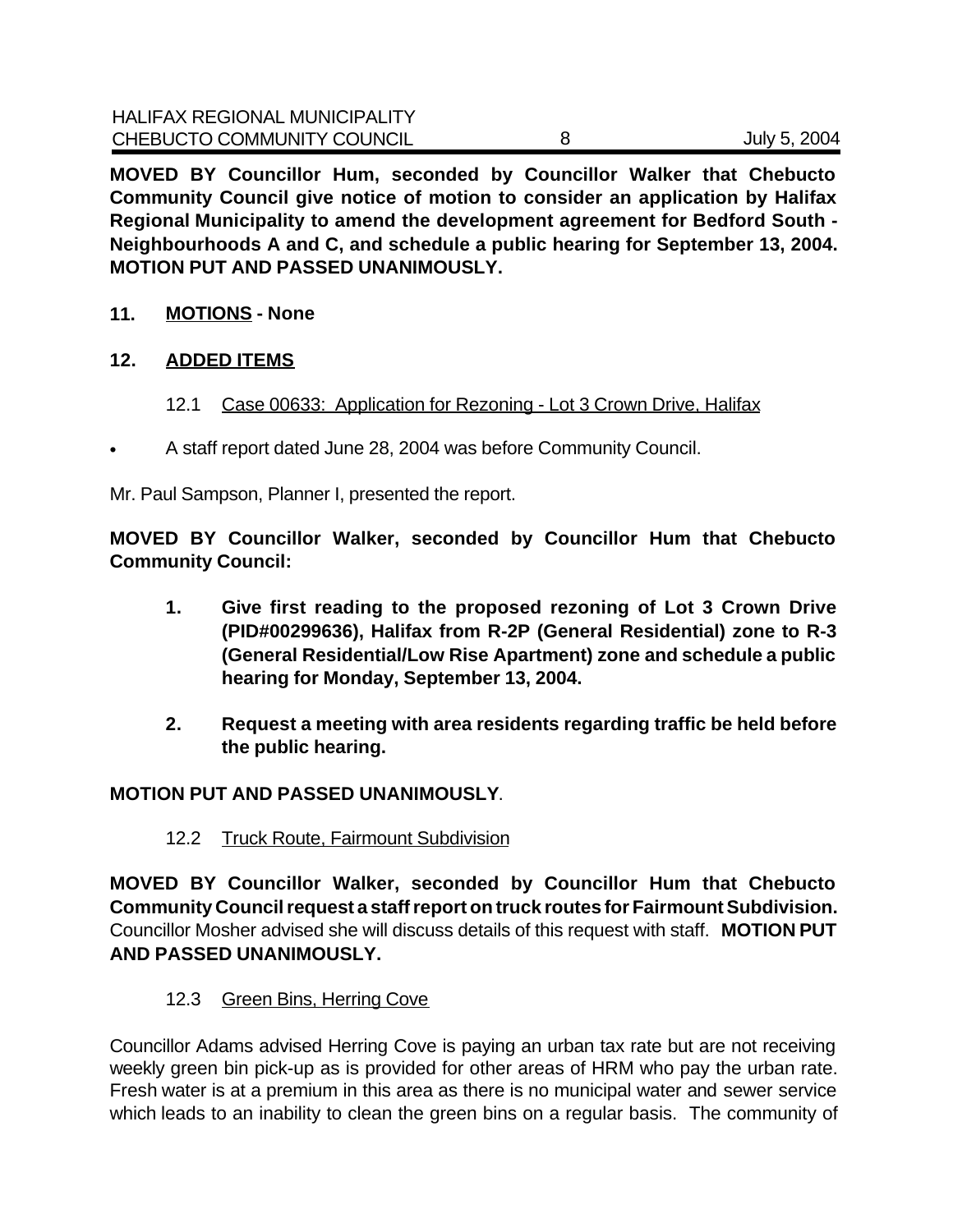| <b>HALIFAX REGIONAL MUNICIPALITY</b><br>CHEBUCTO COMMUNITY COUNCIL | July 5, 2004 |
|--------------------------------------------------------------------|--------------|
|                                                                    |              |

Herring Cove has RCMP patrol and a volunteer fire service yet they are paying an urban tax rate. A resident of Herring Cove received an explanation from HRM's Director of Solid Waste regarding the lack of weekly green bin pick-up in which Herring Cove was repeatedly referred to as a rural area. Councillor Adams clarified Herring Cove would not have an issue with bi-weekly green bin pick-up if they were paying the rural tax rate.

**MOVED BY Councillor Adams, seconded by Councillor Walker that HRM Staff include the community of Herring Cove for weekly green bin pick-up. Further, that this issue be addressed immediately and that staff provide an immediate response including the estimated cost for this service.** Councillor Mosher advised she is a member of the Solid Waste Advisory Committee and there is a Grant that could be considered for use as a contribution for weekly green bin pick-up for Herring Cove. **MOTION PUT AND PASSED UNANIMOUSLY.**

## **13. NOTICES OF MOTION - None**

## **14. PUBLIC PARTICIPATION**

#### **Christine Anne Smith, 26 Remington Court, Clayton Park**

- Submitted pictures of Belchers Marsh showing original water level when structure was put in and the water level today.
- Currently an unnatural outflow, original outflow was smaller and more shallow.
- Indication of blasting due to jagged rocks in area. It should not look like this as it was a natural marshy environment. The lake is draining.
- Aquatic life is dying bulrushes are dying. Area is too dry.
- Odours released due to rapid biodegradation. Lake is becoming eutrophic.
- Inflow is blocked. Now a breeding ground for things like the West Nile Virus
- This area is a lake, it is not a pond or marsh, decisions were made about this water body before the status was officially determined.
- Why is there no fish gate on the other side as well. There are fish that are inherent to the lake - lake trout/bass/some aquatic amphibians/a family of Blue Heron.
- As an Environmental Scientist, I have watched this water body for the last 4 years and the natural water level should be re-established.

Councillor Mosher suggested a meeting be held as soon as possible with HRM Staff and all parties involved. Councillor Hum advised Mr. Larry Drew, Manager of HRM's Technical and Underground Services, is looking into the issue of the water level. She requested a meeting be held with Ms. Smith, HRM Staff and Ms. Wendy MacDonald from the trails group as soon as possible.

#### **Mr. Robert Knockwood, 26 Remington Court, Clayton Park**

• Drastic change in water level at Belchers Marsh over the last two years.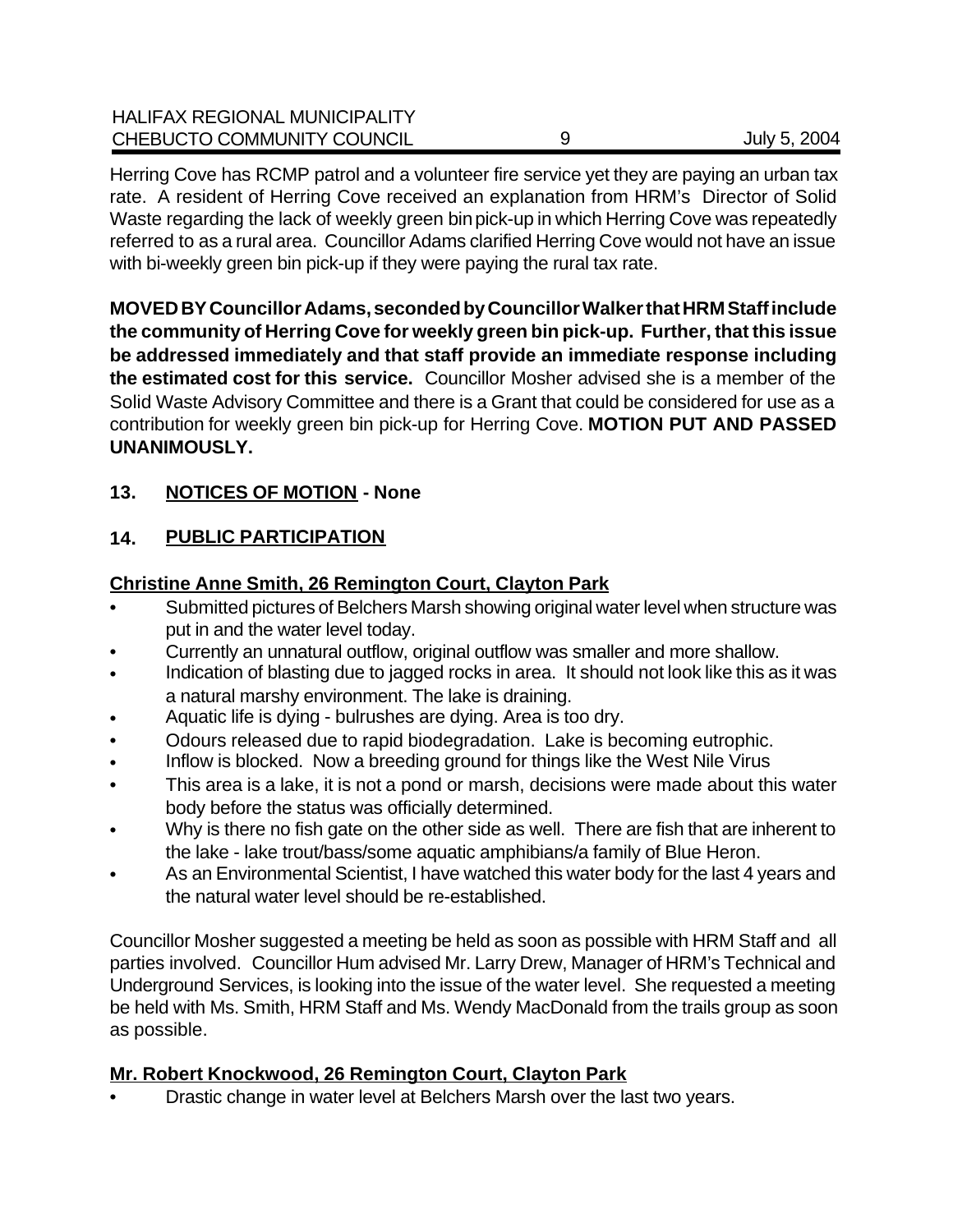## HALIFAX REGIONAL MUNICIPALITY CHEBUCTO COMMUNITY COUNCIL 10 10 July 5, 2004

- In winter, water is blocked so people can skate, in summer the blocks are removed so water can be drained mechanically. Evaporation also takes water away. No sense to block it in winter but drain it in summer so it will smell, breed mosquitoes and kill fish.
- Saw a small pond with 7 or 8 small fish swimming around and appears the water was flowing so fast it took the fish with it. Blue Heron family living there are at risk.
- More planning should have been involved.
- Submitted a blank petition (no signatures) requesting prevention of lake being drained completely and that the water level be raised by 25 cm immediately.
- Chart submitted to show what lakes could be affected if Belchers Marsh is allowed to be stagnant (Kearney Lake etc. will be affected).

Councillor Mosher advised the petition could not be circulated until there are signatures. Once there are signatures, the petition will be forwarded to Regional Council and to the Department of Environment and the Department of Fisheries and Oceans.

## **Hiram Tiller, 4 Thackeray Close**

• Four piles of brush left near apartment building on Clayton Park Drive/Lacewood Drive near old Clayton Park shopping centre. Concern with fire hazard. City is giving warnings to residents to clean up but they are not doing it themselves.

Councillor Walker clarified the brush was cleared and placed there on June 12 by the Air Cadets. He added the brush is on the list of 700 areas to be cleared and HRM Staff will get to it as soon as possible. Councillor Mosher added now that Point Pleasant Park and the Public Gardens are open, perhaps more staff will be available to assist in the clean-up.

• Recent article in the *Parkland News* indicated Parkland Drive at Kearney Lake Road will open up after lights were flashing for a week subject to a traffic review. Will it open or not?

Councillor Hum advised Parkland Drive will open pending all legal requirements are met by the developer. Traffic services will then turn the lights on for seven days to make public aware the intersection will soon open. HRM Planning Services staff advised today there are still legal issues to be addressed. It is hoped the issues will be detailed by Wednesday.

## **Ms. Mary Ann McGrath, 33 Hamshaw Drive**

• Attended public meetings for years regarding development of Glenbourne Subdivision/Clayton Park West at which it was stated the water level at the ponds (Belchers Marsh) should be preserved as they were peat based and if the water level were too low the peat would die and start to smell.

## **Ms. Wendy MacDonald, Warwick Lane**

• Picked up copy of newly released HRM Map by Recreation/Tourism and Culture and discovered some inaccuracies: Thomas Raddall Drive is absent from the map as well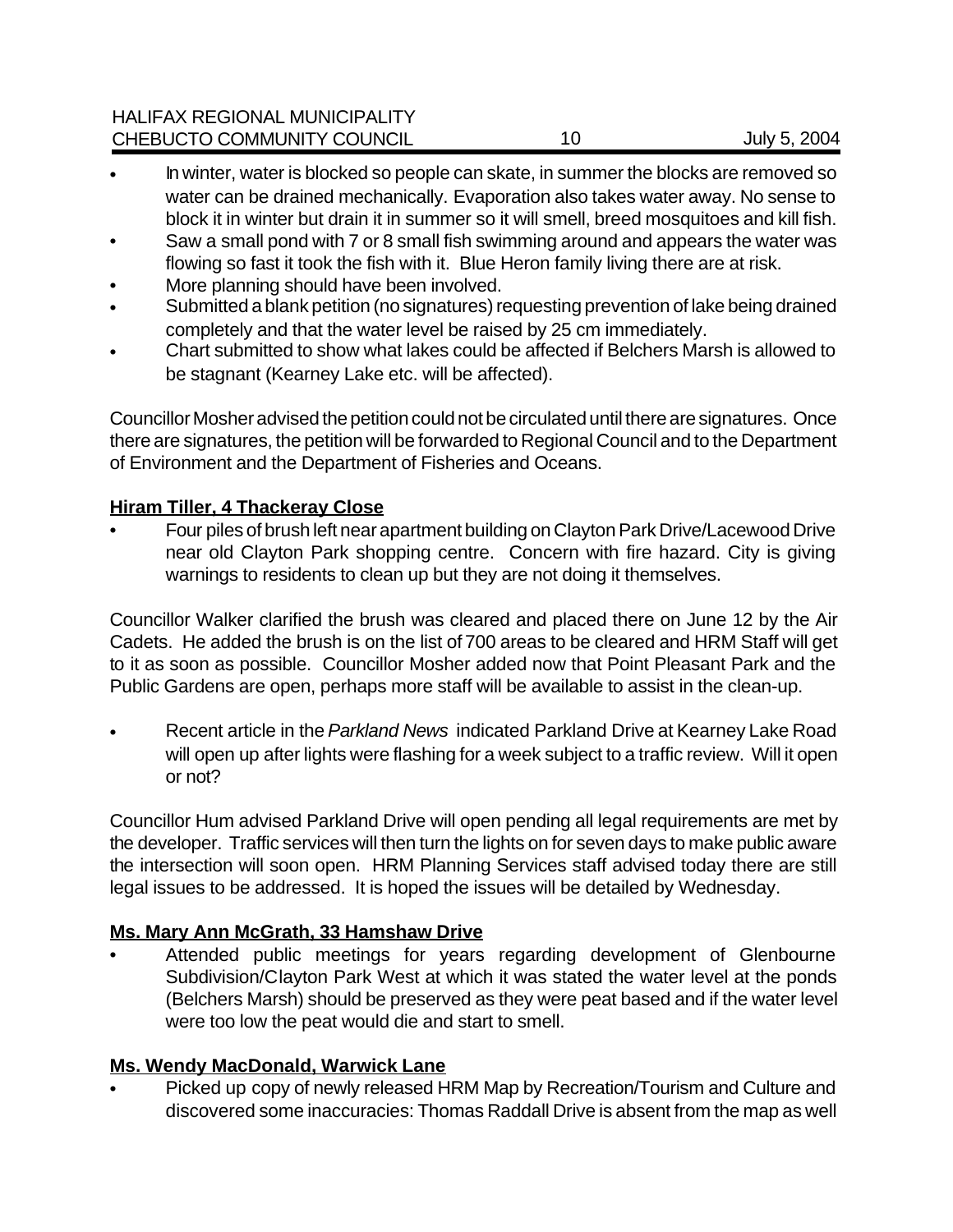as extension of Parkland Drive to Kearney Lake Road. Visitors will never find their way with this map. The new high school is not on the map either.

Councillor Mosher advised this information will be forwarded to civic addressing.

## **Mr. David Copp, 12 Armshore Drive**

- Staff report, dated April 4, 2004, on infilling at 26 Armshore Drive was disappointing. Expected to see a certificate indicating the owner owned the land or perhaps an opinion from the lawyer that lead to the decision that the two lots were consolidated. There is no indication the owner of 26 Armshore Drive owns the land he is building on. Low tide did not extend out to where structure is built.
- 1999 survey, upon which property was purchased, showed 50 70% of structure overhung low tide margin. No survey that indicates where water lot was located.
- Friday, June 18<sup>th</sup>, HRM Planning and Development Services indicated they were in a position to release the stop work order. There was no explanation.
- Request inquiry into HRM's Development Services and ask for a report explaining why the conclusion and findings reported in April 2004 have been disregarded in the action of releasing the work order.
- Very contentious issue in our neighbourhood.

Councillor Adams requested the issue be referred to HRM's Legal Department. Councillor Walker requested HRM's Development Officer provide an explanation for the release of the stop work order. Councillor Mosher advised the Municipal Solicitor has indicated the issue is not a Community Council issue. All appropriate information has been forwarded to Minister Geoff Reagan's office and to Ms. Faith Scattolon, Regional Director, Oceans & Habitats Branch, Department of Fisheries & Oceans, and to the Department of Environment. Community Council has done everything within HRM mandate and has no jurisdiction regarding the Development Officer. Suggest that all lawyers, residents, owner of 26 Armshore Drive, HRM's Development Officer and the CAO meet to finalize this matter. Councillor Mosher further indicated the issue of infilling has been added to the Regional Plan and Community Council can do no more.

• Concern is not the legal issue but the process being engaged by the Planning Department. They changed their decision, how was this decision made? We expect Municipal Government to stand up for the residents. The overall supervision of staff is the responsibility of the Municipality and Community Council. The conclusion of the report was the property was overhanging and should not have been approved.

**MOVED BY Councillor Walker, seconded by Councillor Adams that a report be requested from Legal Services on this issue and that a meeting take place as soon as possible with the Municipal Solicitor, the CAO, HRM's Development Officer, the lawyer for the owners of 26 Armshore Drive and the owner of 26 Armshore Drive and all residents in the area. MOTION PUT AND PASSED UNANIMOUSLY.**